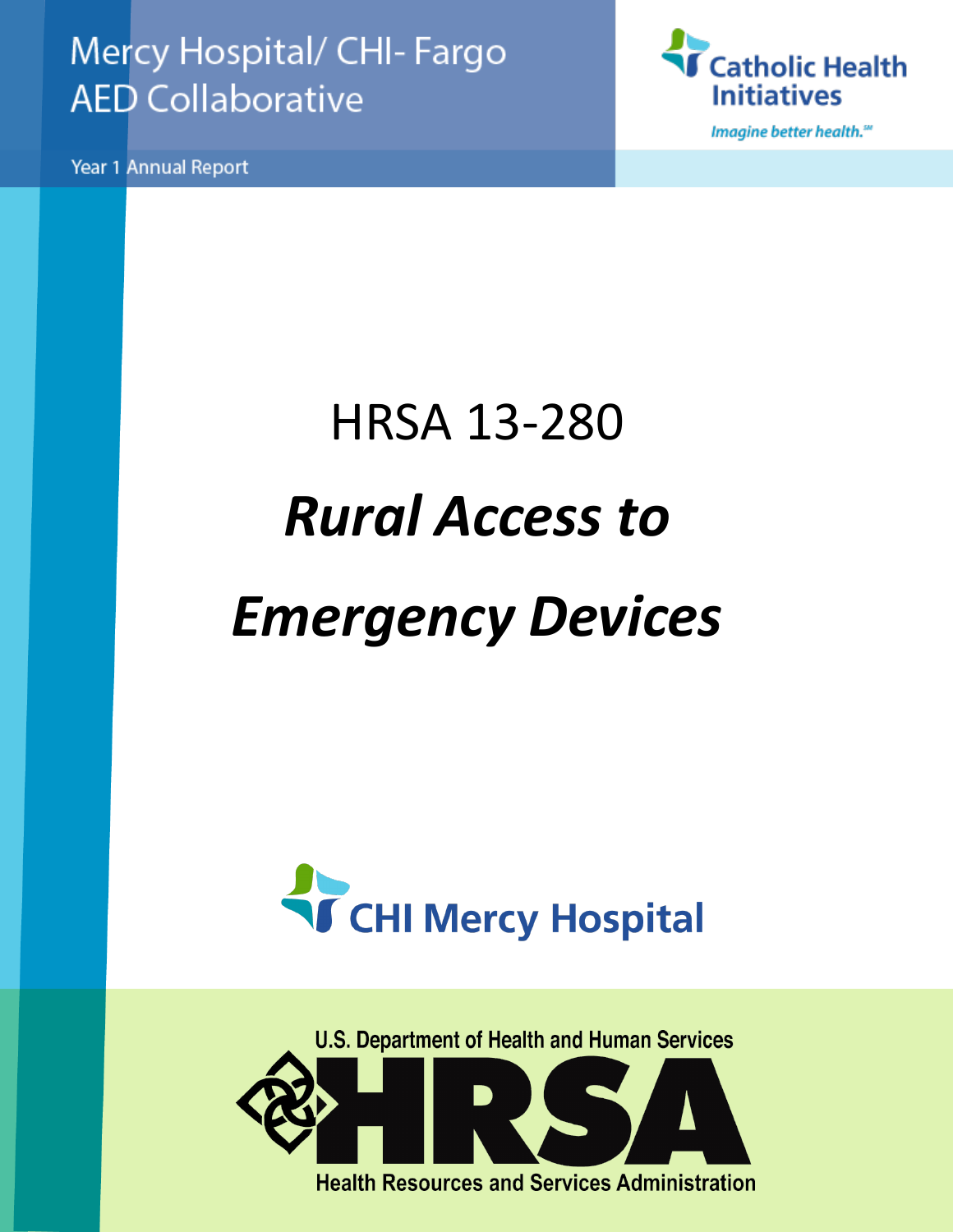### *At A Glance*

- AEDs placed through
- CHI Facilities into
- Recipient Agencies and Locations
- Red Cross Trainings Conducted
- People Trained
- Current Certification Cards Submitted
- Community Benefit Hours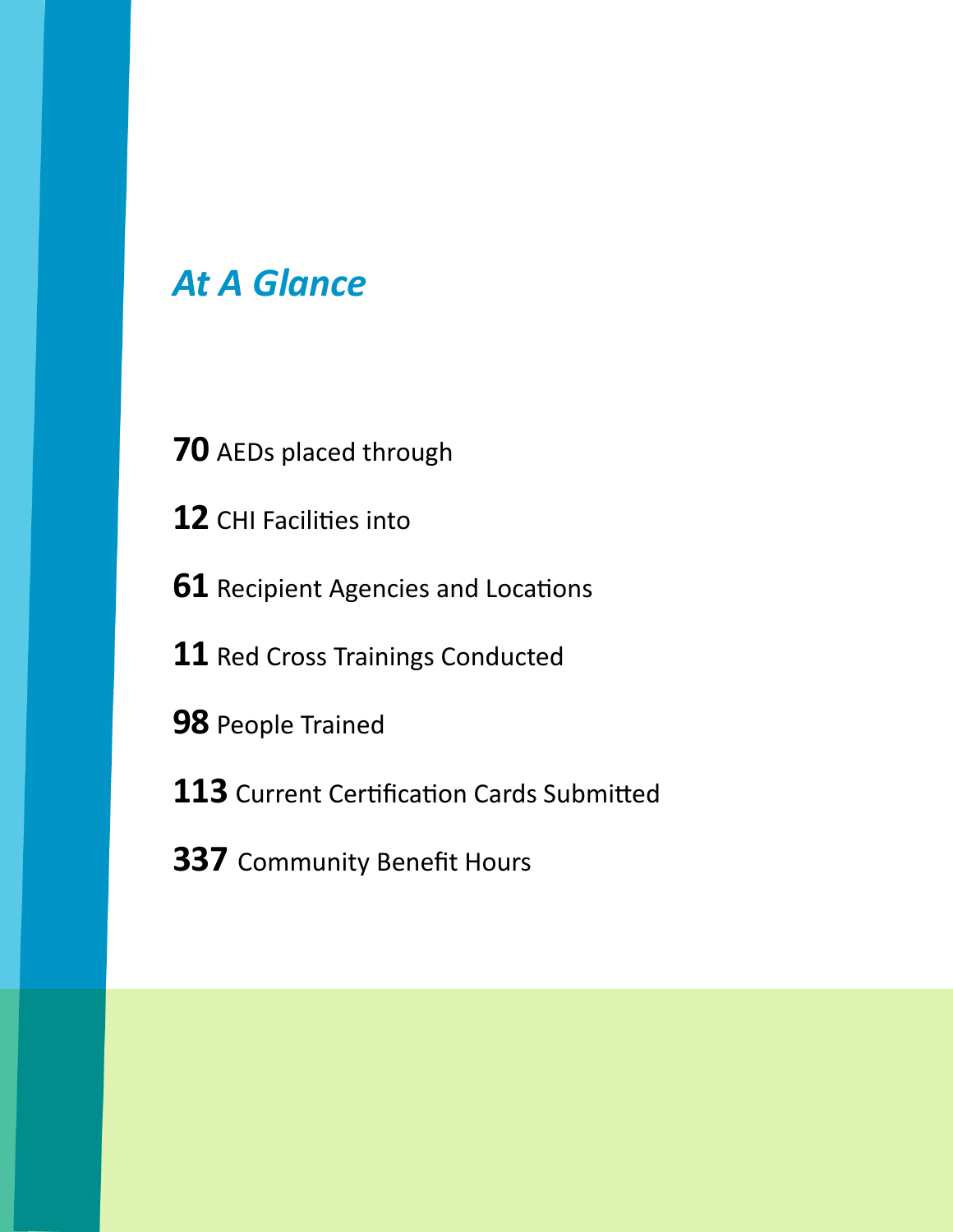### *Project Design*

Under the leadership of Mercy Hospital-Devils Lake (ND), 12 small hospitals have joined forces in a rural AED Collaborative to place 220 AEDs in rural Minnesota and North Dakota. While the 12 sites are bound through common service barriers (rurality, distance and limited resources) and organizational ties (Catholic Health Initiatives sponsorship), their choice of local partners and AED placements reflect the unique needs and strong networks of each community.

Partnering with local EMS and county task forces, the Collaborative prioritized needs based on three criteria: first responder; regular service to 250+ individuals over age 50; and high volume community agencies.

Once placed, the AED Collaborative project has four programmatic objectives: 1. Over the three year project period, increase access to AEDs within the service area. 2. Over the three year project period, increase the utilization rate of AEDs in the event of

heart attack or Sudden Cardiac Arrest prior to EMS arrival.

3. Over the three year project period, increase the survival rate (from 911 call to hospital arrival) of individuals experiencing heart attack or Sudden Cardiac Arrest. 4. Over the three year project period, increase awareness of AEDs as a complementary intervention for heart distress symptoms after calling 911.

Mercy Hospital-Devils Lake (North Dakota) serves as the project's lead agency. Nicole Threadgold is serving as the interim AED Project Coordinator with Kensi Eisenzimmer serving as the AED Project Assistant. Each of the 12 hospitals has designated its Chief Development Officer as Project Lead to implement local AED plans, training, and placement. They will also be responsible for gathering, aggregating and reporting project data to the Project Coordinator. AEDs will be purchased through Catholic Health Initiative's established contractual policies for best pricing.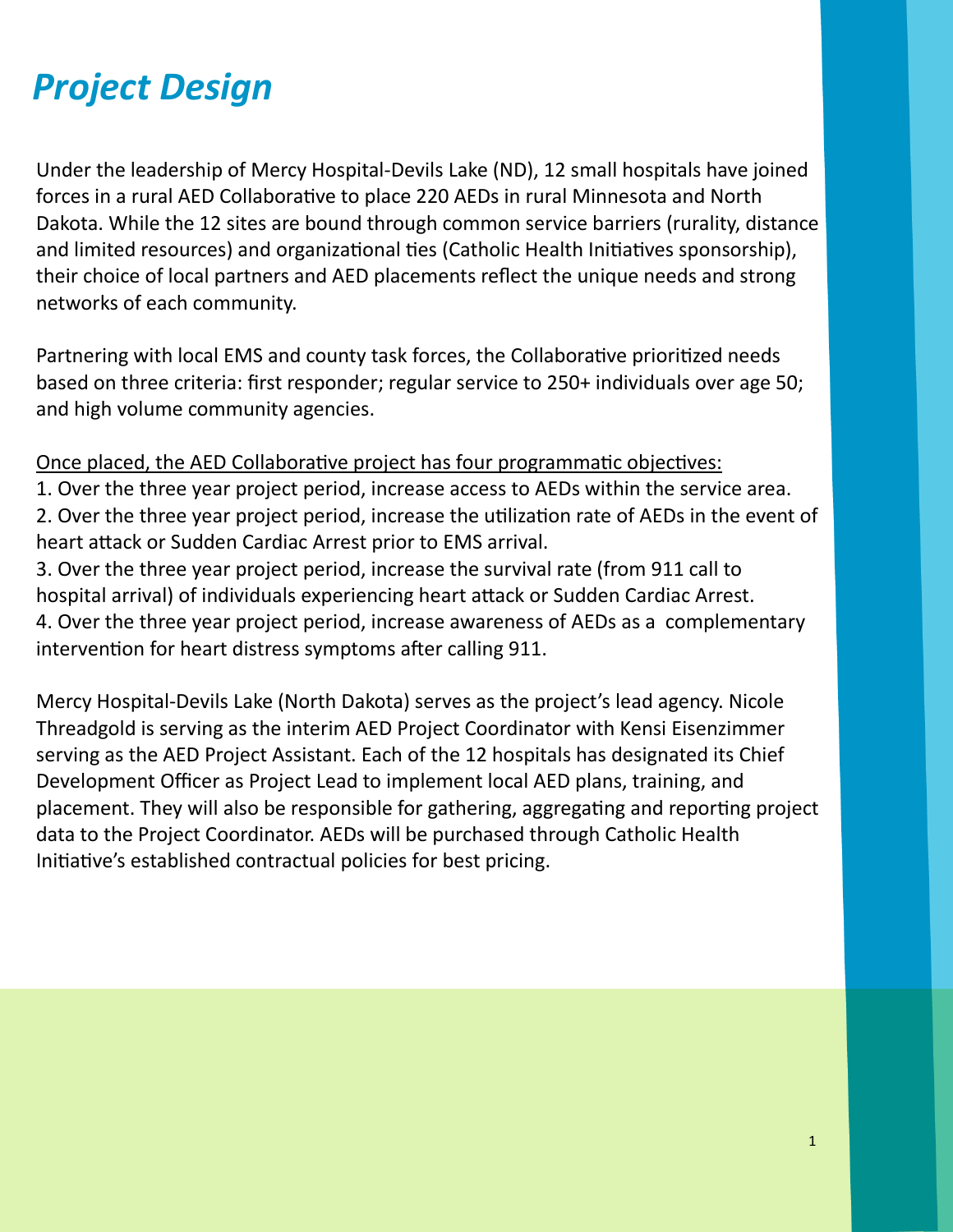### *Need*

#### *Demographics*

The northern plains states of Minnesota and North Dakota experience great diversity in economic resources and health care between urban and rural settings. The Twin Cities of Minneapolis and St. Paul anchor the region with 2.9 million people in the seven-county metropolitan area (2,813 square miles). In this urban environment median household income is \$67,891, the median poverty rate is 8.1%, just 10.3% of residents are over the age of 65; and the EMS response rate averages 3 minutes 45 seconds for the fire department, 8 minutes for the police department.

In contrast, the collaborative's five Minnesota Critical Access Hospitals serve approximately 81,084 residents and visitors spread over 8,626 square miles. The median household income is \$48,060. The median poverty rate is 12.2%; nearly 18% of residents are over the age of 65; and the EMS response rate averages 10-45 minutes. Most counties have just one or two ambulances with more than a 1,000-mile coverage area.

North Dakota is even more rural with neighbors and institutions, such as the collaborative's seven Critical Access Hospitals are mutually dependent on each other. The targeted counties cover 9,573 square miles and average just 9.4 residents per square mile. The median poverty rate is 9.1%. Seniors in the services area over age 65 average comprise 18.7% of the population compared to 14.4% statewide. The median income is \$49,121, mirroring the state average.

#### *HRSA*

Health Resources Services Administration (HRSA) office of Rural Health Policy awarded Mercy Hospital Devils Lake an award for Rural Access to Emergency Devises grant. Under the leadership of Mercy Hospital-Devils Lake, the project includes 12 other CHI Fargo Division facilities. The total estimated cost for the AED Collaborative project is \$1,034,720 over the next three years. Of this, HRSA has awarded \$198,061 in federal funds in the first year, with the remaining year one cost of \$143,080 to be provided as a match from the CHI Fargo Region facilities. The award is for 12-month budget period with 2 additional allocations for the remaining two years, providing \$595,920 of potential federal assistance of over the three year period.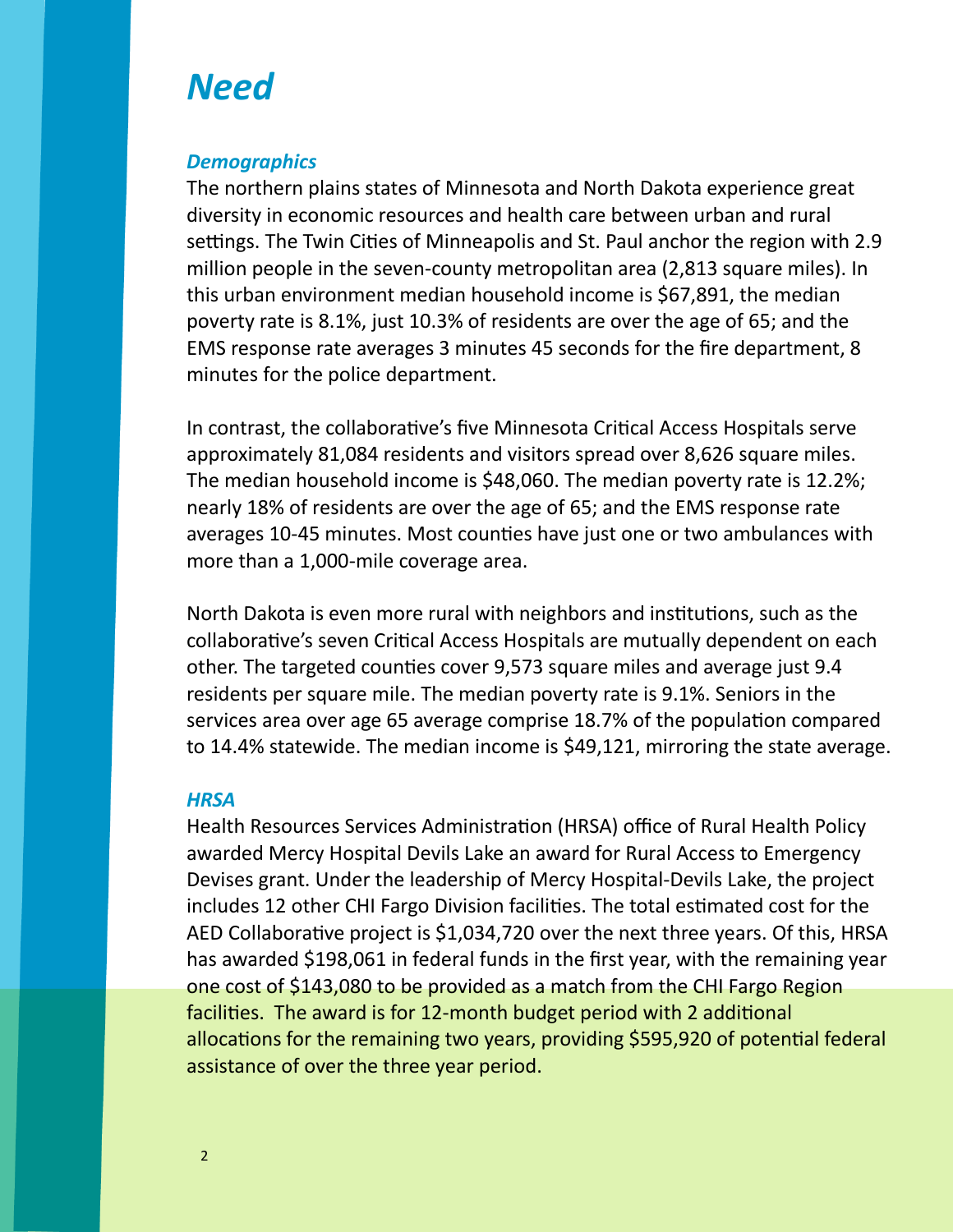# *Geographical Map of Participating Hospitals*



#### Mercy Hospital/CHI-Fargo AED Collaborative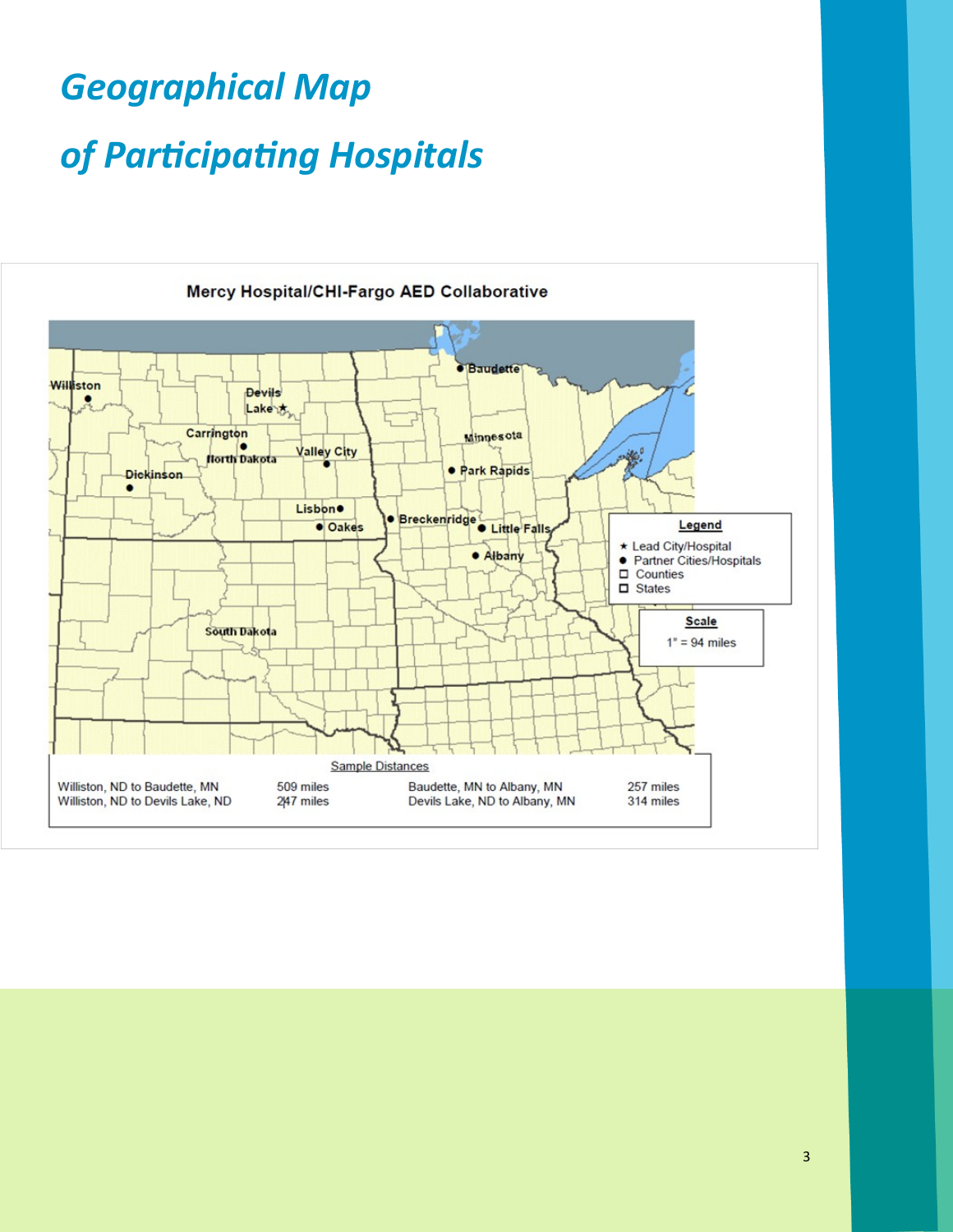### *Local Partnerships and Prioritization*

Many of the targeted local communities have at least one AED. A significant push catalyzed placement and training between 2002 and 2004. In the intervening years, many communities also saw firsthand the value of an AED.

Little Falls, MN. August 18, 2010. *Marc Pelzer's life was saved last month by one of the five defibrillators donated by his daughter to the Morrison County Sheriff's Department in 2006. It was totally unacceptable that the Little Falls Police and the Morrison County Sheriff's Department previously had no AEDs in their squads.* – Morrison County Record.

Communities now want access to life saving technology. However many organizations, including first responders, lack the resources to replace aging AEDs (from mid-2000s) or are unable to fund the purchase and training for new AEDs.

The Development Officer from each hospital has contacted first responders, ambulance services, community service centers (e.g., senior centers), and community gathering places (e.g., hockey rinks) to determine the number of individuals served, service population age range, whether the agency/facility currently has one or more AEDs and if so, the age of the AED.

The Development Officer then prioritized the responses:

- Priority Level 1: First responders
- Priority Level 2: Agencies, facilities, or gathering places serving at where at least 250 individuals over age 50 gather on a regular basis
- Priority Level 3: Community agencies, facilities or gathering places to which the average EMS response time is greater than 12 minutes.

The prioritization process winnowed AED requests from over 250 to 220. Due to the extent of the local project collaboration, information on each hospital, its partners, and AED placement is provided:

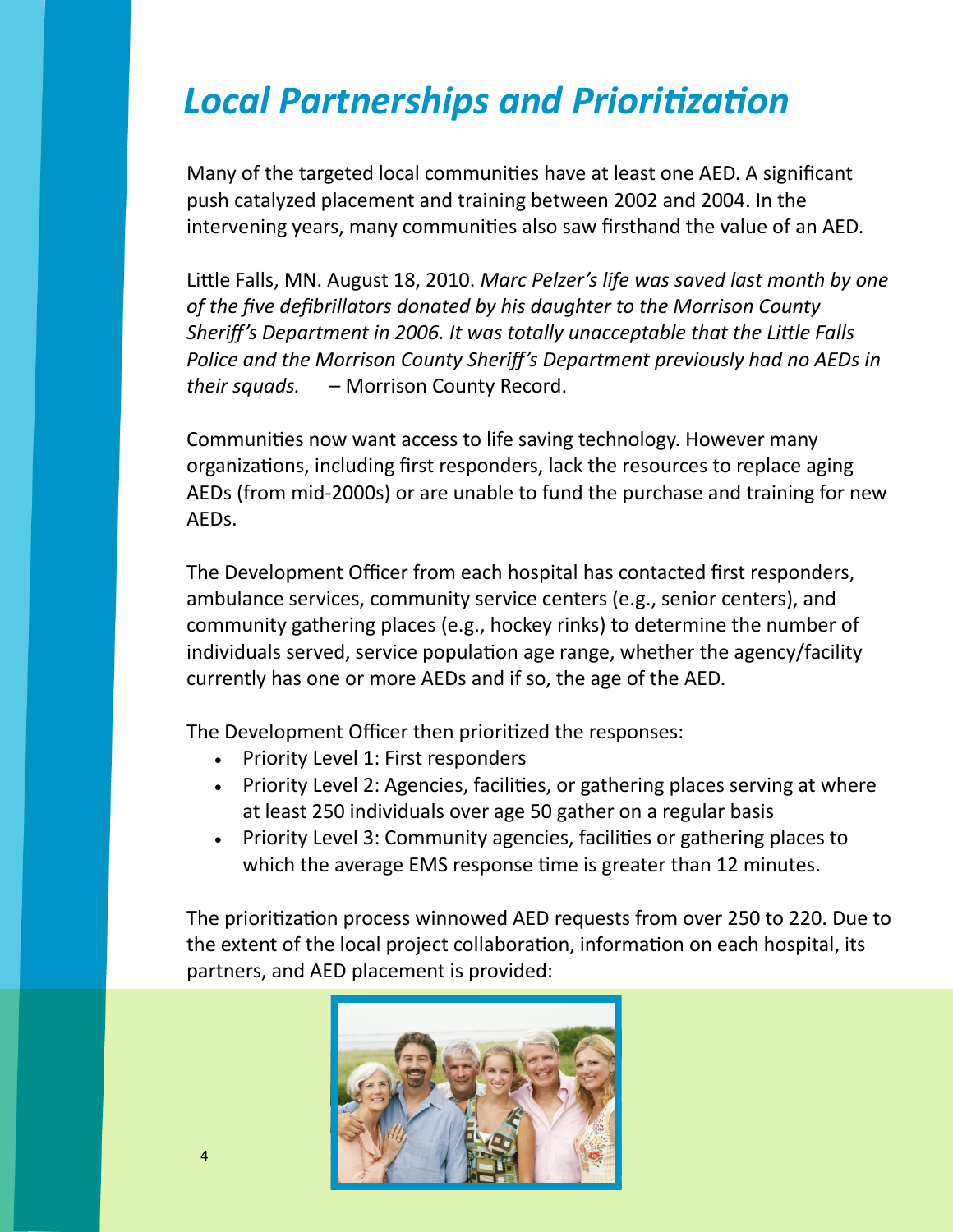#### *AED Recipients*

#### Mercy Hospital of Devils Lake, Devils Lake, ND St. Joseph's Hospital & Health Dickinson, ND

Devils Lake Police Department Ramsey County Senior Centers **ABLE** Retired Senior Volunteer Program West River Community Center Devils Lake Park Board St. Olaf Church Parish Center

#### **Mercy Hospital of Valley City, Valley City, ND** Bridgeway Estates

#### St. Joseph's Health Services, Park Rapids, MN Swanville Senior Center

Hugo's Family Marketplace

#### Lisbon Area Health Services, Lisbon, ND Sportsman's Lodge Oak Island

#### **Oakes Community Hospital, Oakes, ND Albany Area Health Care, Albany, MN**

Good Oil, LaMoure, ND Avon Clinic The Ranch House, Fullerton ND Mercy Manor Prairie Pothole Lodge, Ludden ND Albany Golf Course

#### **Carrington Health Center, Carrington, ND**

New Rockford Community Clinic **Barney Volunteer Fire Dept.** Carrington High School Barney Rescue Vehicle

#### **Mercy Medical Center, Williston, ND Barney City Hall** Bethel Lutheran Nursing and Rehabilitation Center Lidgerwood KC Hall Recreation Center Lidgerwood Public School Northwest Human Resource Center

Beach, Golva, Sentinel Butte, Dickinson Rural and City Of Dickinson Fire Departments Ramsey County Sheriff **Beach, Golva, Sentinel Butte Ambulance Services** Benson County Emergency Mgt Office Golden Valley County SW District Public Health Unit

#### Cando Park Board **St. Gabriel's Healthcare, Little Falls, MN**

St. Otto's Care Center Mary of Lourdes Middle School Valley City Police Department Morrison County Food Shelf Morrison County Fair Grounds

#### Park Rapids Schools **Lakewood Health, Baudette, MN**

Hubbard County Lake of the Woods Ambulance Service Blueberry Pines Golf Club Lake of the Woods County Law Enforcement Bethany Lutheran Church Mt. Carmel Lutheran Church Sportsman's Lodge Police, Sheriff **Arnesen's Rock Harbor Lodge** Arnesen's Rock Harbor Lodge Fire Department **Ballard's Resort** Zipple Bay Resort

Holy Family School

#### Foster County Medical Center **St. Francis Health, Breckinridge, MN**

Lidgerwood Volunteer Fire Dept.

### **70 AED's distributed throughout 55 locations.**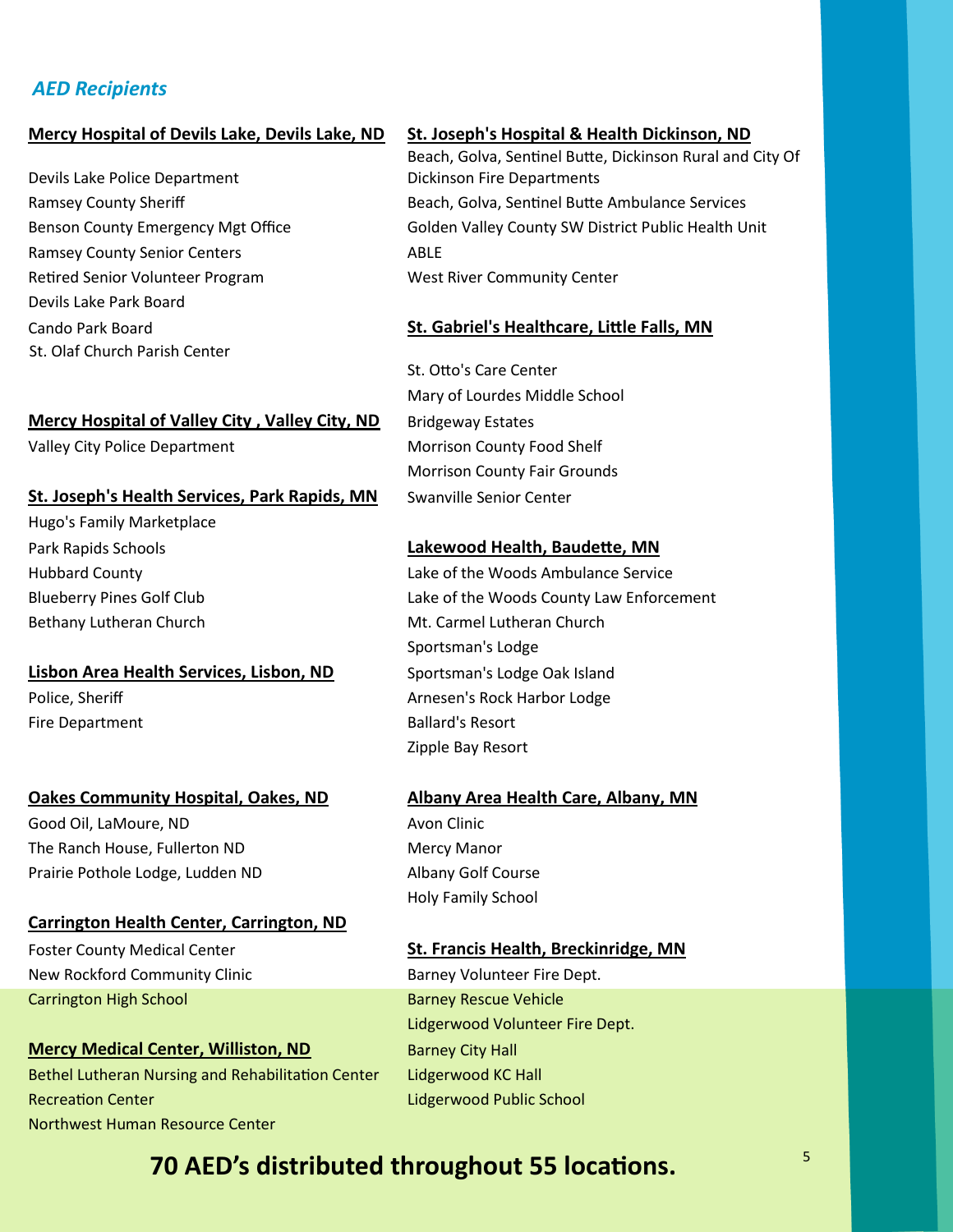### *Partnership Agreements*

Each organization signed a Memorandum of Understanding outlining their responsibilities should they receive one or more AEDs.

Each organization receiving one AED (or multiple) must send three individuals per AED unit to AED training. All non-first responders participate in a half day session leading to Red Cross certification. All first responder agencies (EMS, police, sheriff, fire) are provided with a more rigorous full day course. If the recipient already has AED certified staff, the agency is able to submit those certifications in lieu of training.

All courses will include the following curricular components:

- CPR
- Safety for victims and rescuers including site assessment and blood/ airborne pathogens
- Electrode placement
- Delivering the shock
- Hands-on practice

Each hospital will also be provided with an AED simulator to be used in conjunction with future community AED trainings.

#### *Placement*

6

Once the AED training is complete, the Project Lead will meet with each agency's liaison to review the expectations for reporting and document each AED's installation data. All sites will provide the hospital with a one-page fact sheet on each AED, via Zoll's internal tracking system for each unit.

Items included on the Fact Sheet are:

- Organization name, mailing address, phone, fax and email
- Physical address and location of where the AED is placed inside the facility
- $\bullet$  Primary AED contact person name, phone, email
- Device type and serial number
- Installation date
- Installation battery expiration date

Recipients will perform visual AEDs battery checks monthly, the AED will display either a green or red check light depending on battery status. They will note the date and individual conducting the check. Recipients must agree to absorb all maintenance costs after the initial placement.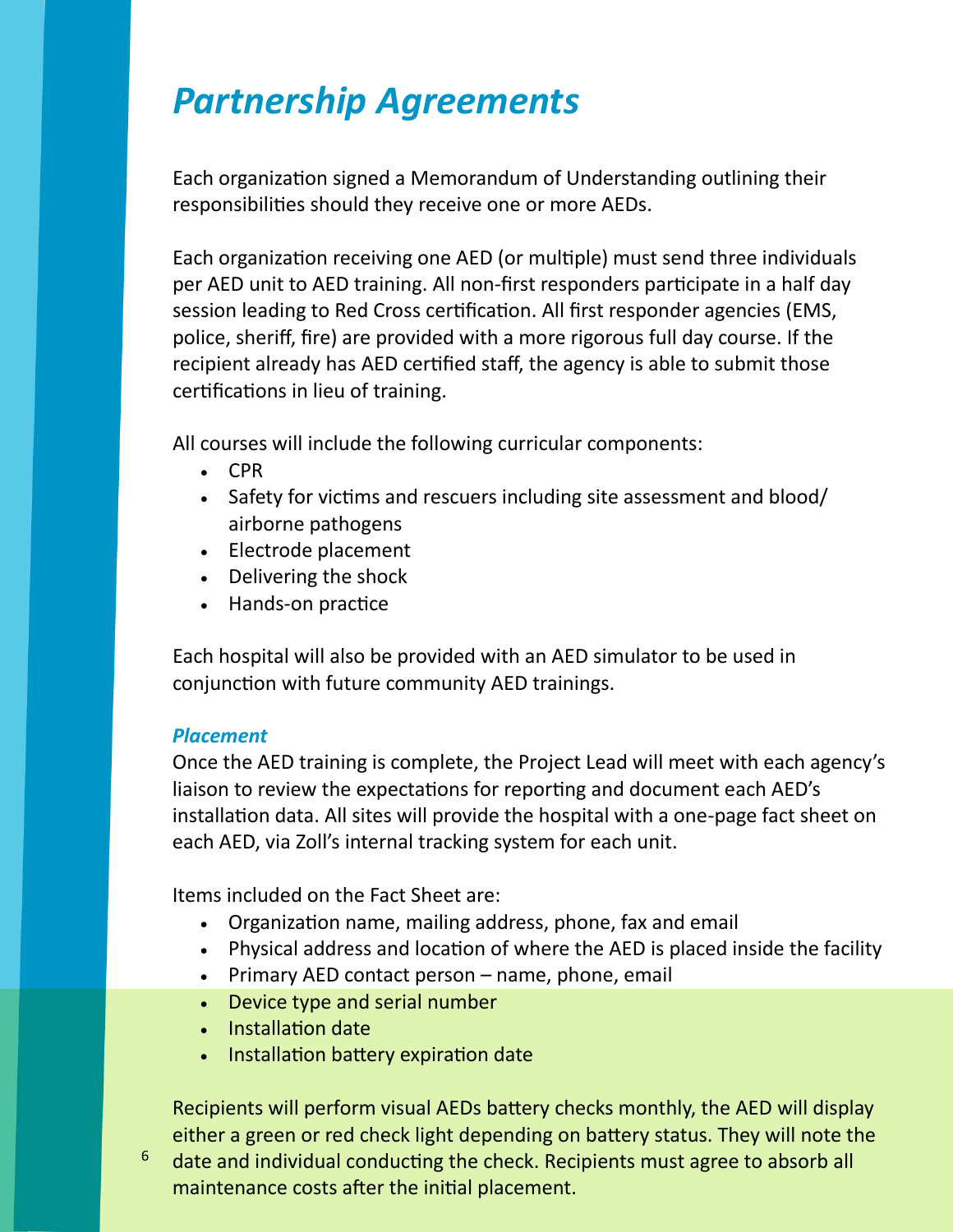### *Community Outreach and Public Relations (PR)*

AED effectiveness is like a three-legged stool. AEDs must be available, AEDs must be used, and citizenry must recognize the link between cardiac arrest/ Sudden Cardiac Arrest and AED use. Community partnerships and training support the first two legs. Communication, outreach and a coordinated public relations (PR) campaign complete the triangle. As the AEDs are placed, the public needs to be informed and trained. The Project Lead for each hospital will implement a three-fold information and education campaign.

1) Prepare press releases for local newspapers and radio stations (a key source of community information). Press releases will contain information on AED placement and rationale, community training, Sudden Cardiac Arrest, the local AED partnership members, CHI support, HRSA funding.

 Similar articles will be prepared and distributed to recipient agencies to include in their mailings, newsletters, websites or other distribution networks.

2) Add internet-based information. Each hospital will add an AED webpage to their site. The webpage will contain AED locations including a map, an explanation of Sudden Cardiac Arrest, and contacts for local trainings.

 Project outcome and impact data and/or stories will be included in the hospital's annual community benefit report. The Project Coordinator will forward this information as well as project-wide data to CHI for regional/ national reporting (available in print and through the websites).

3) Each recipient organization will be asked to publicize Sudden Cardiac Arrest (SCA) and the AED project at its location and/or through a newsletter or similar publicity piece. To supplement these efforts, each recipient site will receive two signs per AED notifying the public that an AED is available at that location. Each site will also receive one adult and one child Red Cross Heart Saver poster to be placed near the AED location.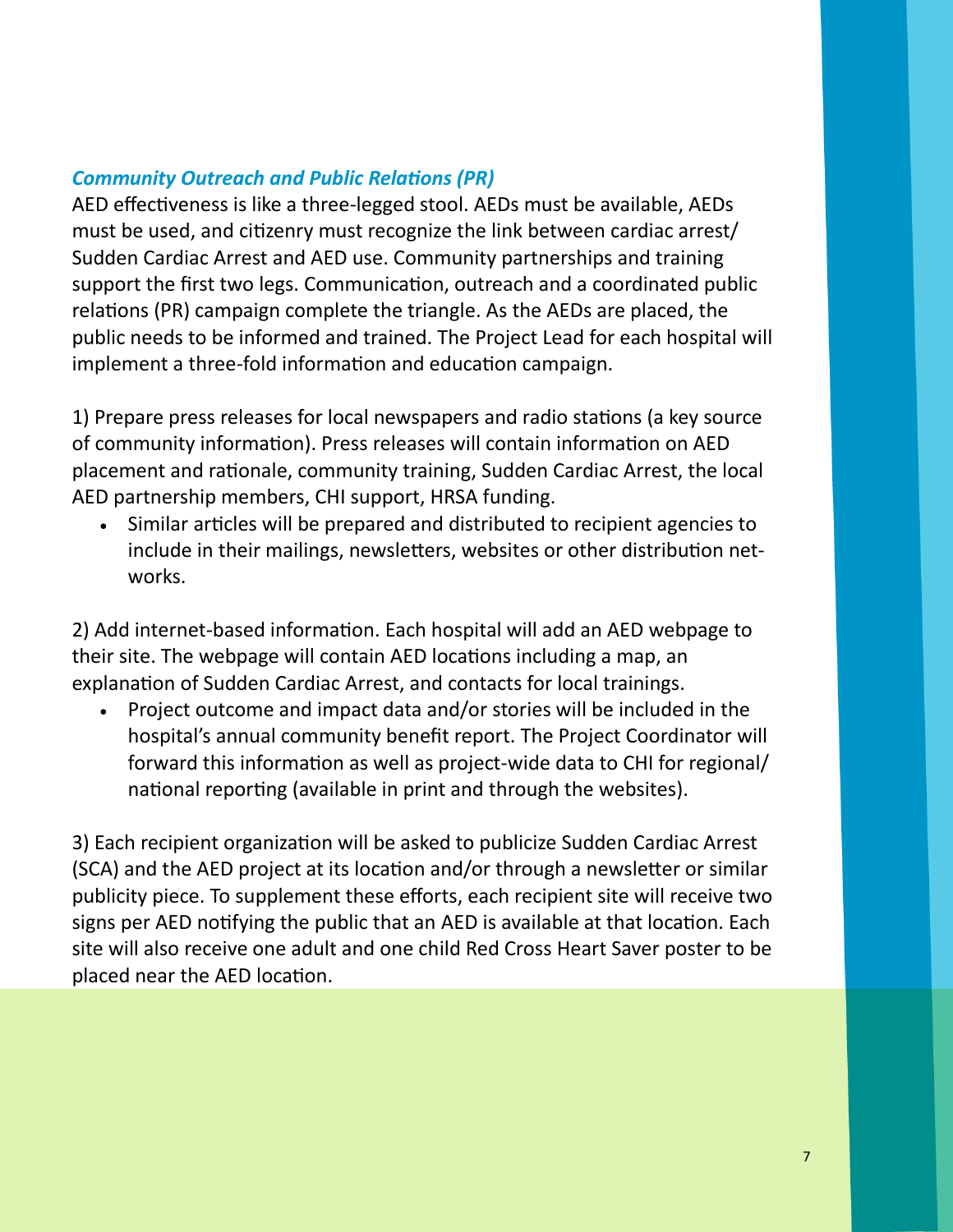### *Partnership Agreements, Continued*

#### *Data Collection and Reporting*

Data collection is vital to evaluation the AED project's effectiveness. The vast distances between sites requires a streamlined system with the same requirements for all. The Project Coordinator will develop common reporting forms for process data.

Each site will be responsible, quarterly, for reporting the following items to the AED Project Assistant:

1) Number, type, cost of AEDs purchased/received

2) Verification of training including: name of trainer, date/times of training, training location, participant trainees (name and affiliation – 1st responder, agency employee/ volunteer)

3) Number of AEDs placed including a copy of the 1 page AED placement information/Fact Sheet from each local agency

4) AED Utilization/Patient Incident reports. This data is required for each AED incident and is based on MNSTAR and NEMSIS requirements

5) Examples of PR and outreach materials and/or processes

The Project's Assistant is then responsible for data aggregation. She will: 1) Report AED placements to state EMS offices quarterly.

2) Create a quarterly formative report which aggregates data from all 12 sites. The quarterly report will be distributed to the Project Lead and CEO at each partner hospital plus to CHI-Fargo Division Headquarters. The Project Leads will then share the data with local EMS and partner agencies.

3) Create an annual summative report that includes the aggregated data by site, by state, and for the region.

The Project Coordinator and Project Leads will attend quarterly regional meetings via teleconference or travel to Fargo, ND to discuss implementation processes and efficacy, formative data, and lessons learned. Programmatic improvements will be implemented by site or regionally, as appropriate.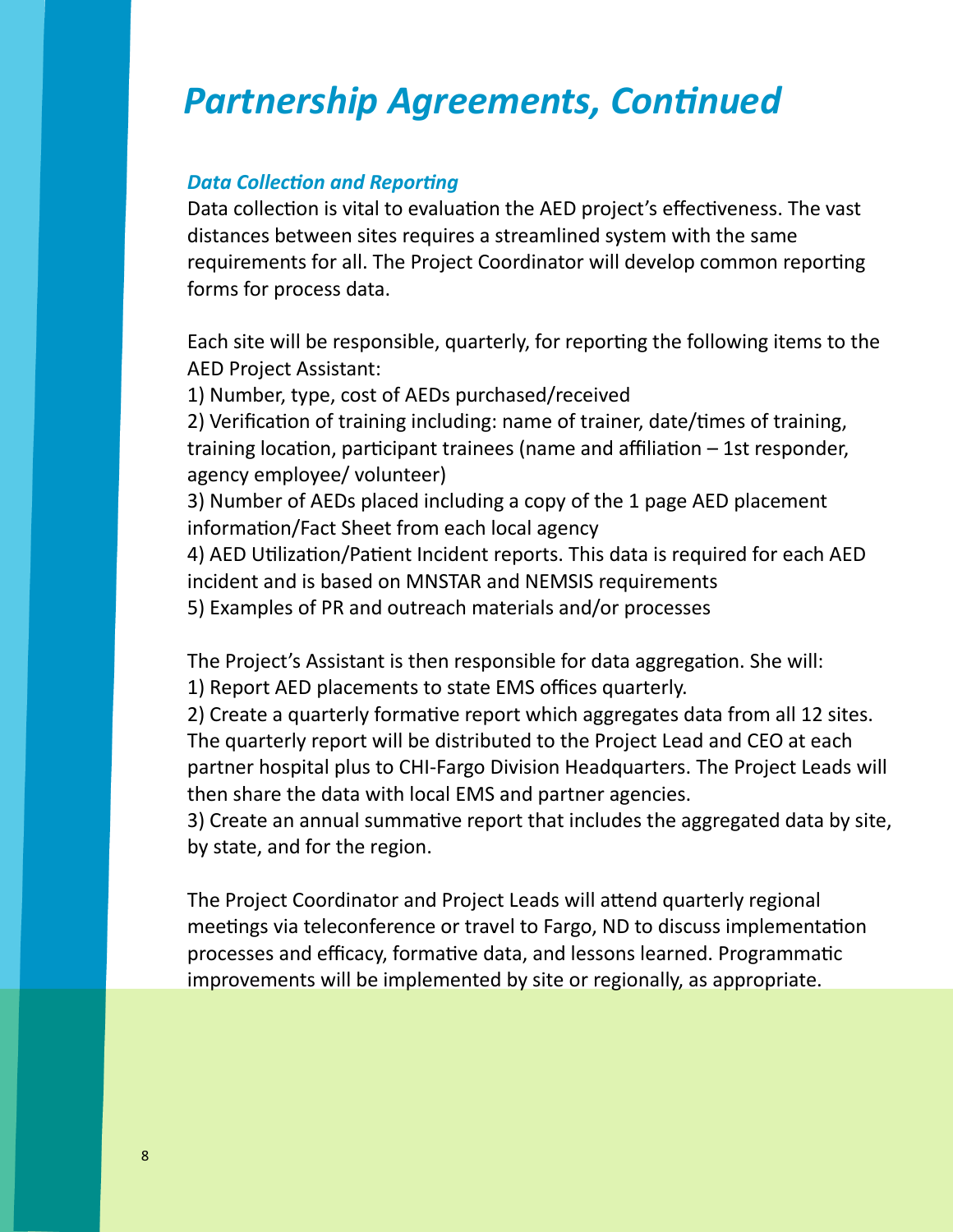### *Evaluation*

An external evaluator will be hired through the University of North Dakota's Center for Rural Health. The evaluator will analyze the AED utilization and patient data to establish response time benchmarks if none were previously available. The evaluator will review all data components for trends and progress against project objectives. The resulting report will include data, statistical analysis for trends and progress against project objectives, and recommendations for program improvement. The Project Coordinator will meet with the 12 Project leads to discuss summative data and document lessons learned and make recommendations for program improvements.

## *AED Training Preferred Partner Selection Process*

Red Cross and American Heart Association both submitted bids for the AED training portion of the grant. Upon review, the bid from American Heart Association was incomplete. Multiple requests were made to the agency submitting the bid on behalf of American Heart Association (Fargo Moorhead Ambulance) for bid completion; however, no follow-up bid was submitted. Red Cross was then selected as the preferred partner for the grant.

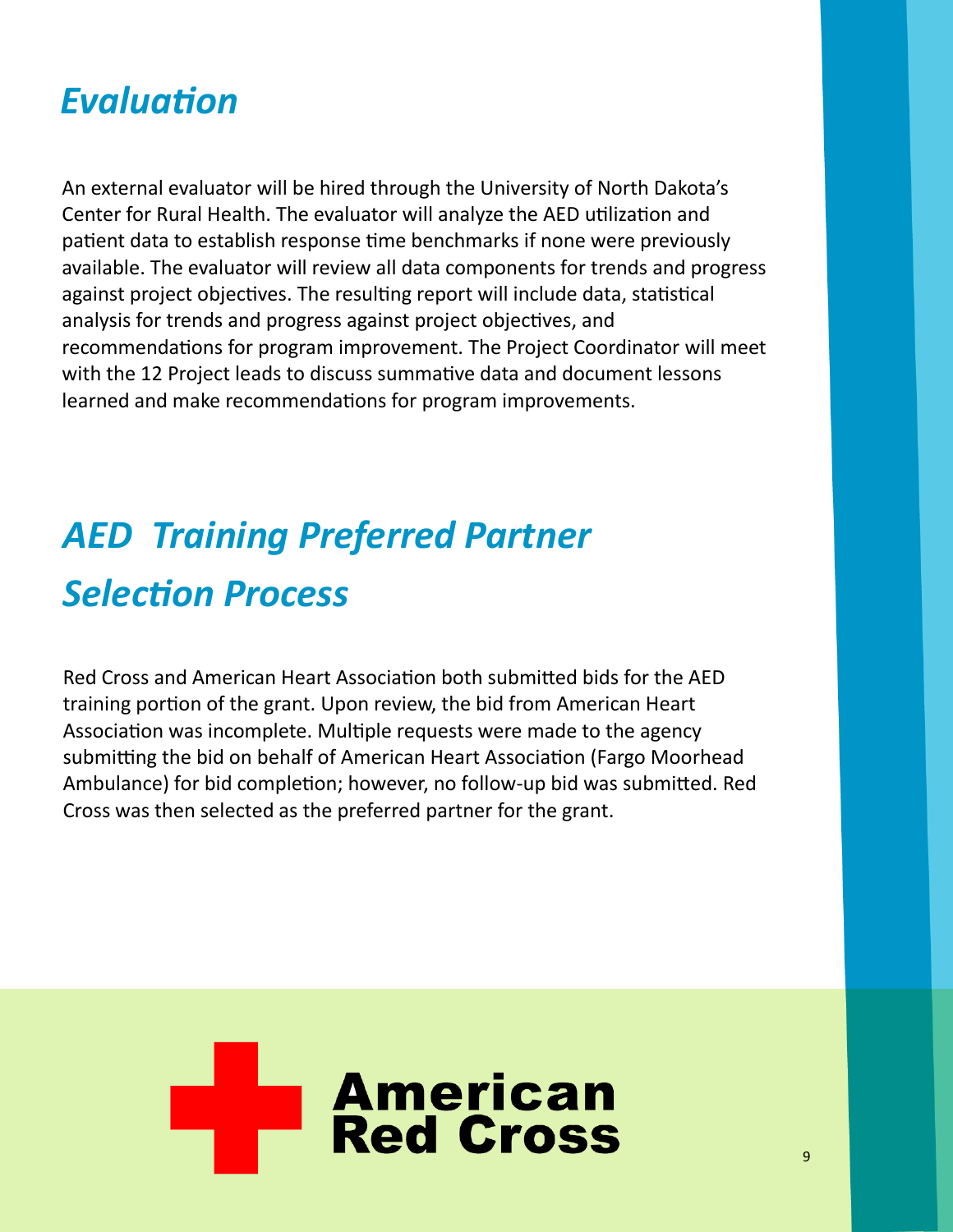### *AED Preferred Partner Selection Process*

A committee of CHI stakeholders with areas of expertise in Supply Chain, Clinical, and Foundation was brought together. This team consisted of the following folks, with the intent of selecting the devices based on a **combination** of clinical and financial criteria.

- Nathan Andreasen, Regional Director Supply Chain
- Todd Lawley, Senior Planning Associate, Strategy & Business Dvlp, Foundation
- Roxanne Wells, Mercy Hospital Devils Lake ND Foundation
- Mary Helland, Chief Nursing Officer
- Jane Smalley, Outpt Nurse Manager, Little Falls MN
- Brenda Huwe, Manager Emergency Services, Park Rapids MN

Three vendors were invited to participate in the bid process, which was based on their membership with Healthtrust, CHI's GPO. These vendors, Zoll, Phillips, and Physio-Control all presented their clinical options to the committee on Thursday, January 2<sup>nd</sup>, 2014. Subsequent conference calls with each vendor and our team focused on their AED program management offerings. Bids from each company were received, analyzed, and then discussed with the team. Clinical review, as well as the financial analysis, each contributed to our selection of Zoll as our grant provider.

Clinical reasons included the feedback capabilities the Zoll devices offered on chest compressions depth, as well as the device assisting with proper wind pipe alignment. Financially, Physio-Control had an acquisition cost that placed them out of the running. Philips and Zoll were priced competitively, but when weighing the clinical preference for the Zoll device, Zoll was selected as our preferred partner for the grant.

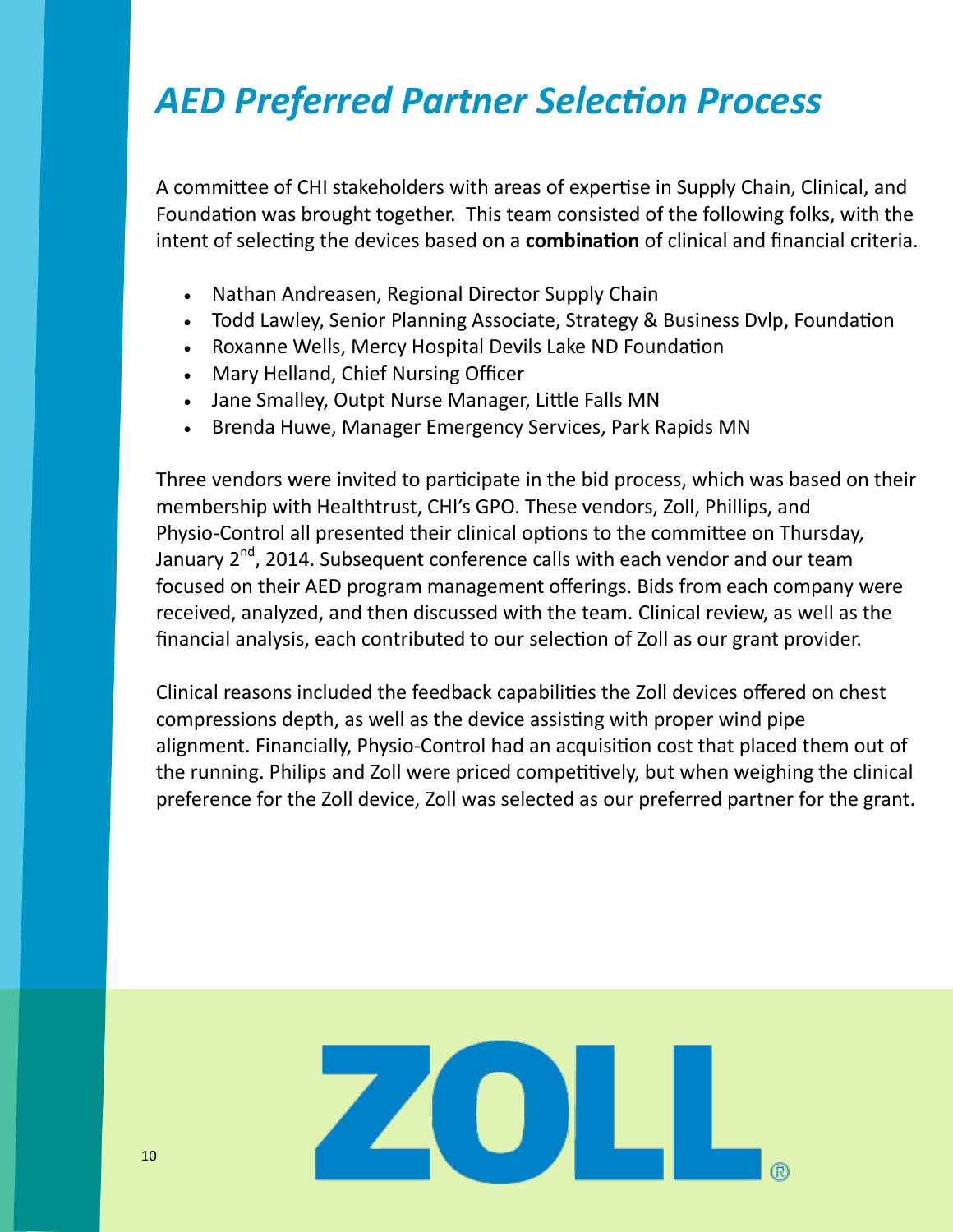### *Year 1 Timeline*

**9/2013** – Grant Approval notice

**10/2013** – Official News Release on Grant award sent to sites

**11/2013** – Memorandum of Understanding created; AED Preferred Partner Selection Committee compiled; CHIF Grants Team aligned reporting requirements

**12/2013** – Official grant kick-off call with site leads; Zoll selected as preferred partner

**1/2014** – Kensi Eisenzimmer hired as Grant Assistant; Red Cross selected as preferred partner; contact with UND on evaluation piece

**1/2014 – 2/2014** – Communication to each AED recipient if still interested in an AED; compile recipient site contact information

**3/2014 – 5/2014** – MOU's to recipient agencies; AEDs ordered

**5/2014** – Project Lead transfers from Roxanne Wells to Nicole Threadgold; Year 1 progress report, narrative and financial, is submitted to HRSA

**6/2014** – Red Cross training schedule proposed

**7/2014** – Red Cross trainings in each of the recipient communities; AED location and summary by state sent to MN and ND Division of EMS services; Community Benefit hours submitted for FY14 to each MBO

**8/2014** – Year 1 review of grant with site leads; roll out of marketing materials; proposed Evaluation contract received from UND

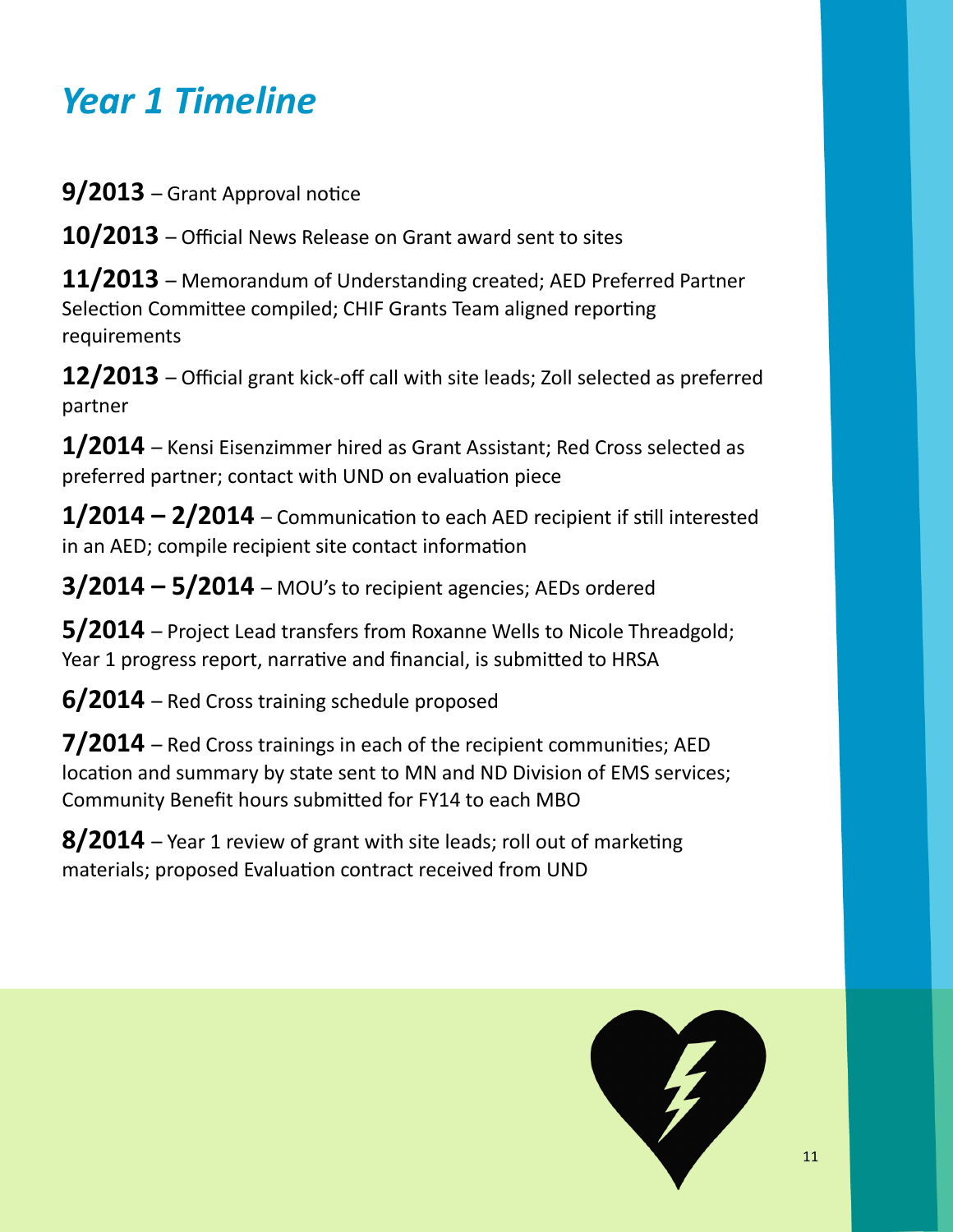### *Lessons Learned*

The rural nature of our service area, which qualified us for the grant, has proven a challenge for certain aspects of implementing the grant:

- As stated in our original proposal, each recipient site would either train 3 people per AED on its use, or submit certification cards that showed certification within the last 6 months of signing the Memorandum of Understanding.
- Some recipient agencies received multiple AEDs, as the need was valid; however, their cumulative staff size is smaller than the number of trained individuals per AED required by the grant.
- The minimum number of required attendees per training with the Red Cross is 8. Some trainings proved difficult to get 8 attendees, as some recipient sites submitted current certification cards in lieu of sending people to the training.
- Some recipient sites had staff with current certification cards according to Red Cross and American Heart Association standards (certification is good for 2 years); however, the grant had written the certification must have occurred within 6 months of signing the MOU. In certain cases, the recipient agencies had no remaining staff to send who needed certification, as they all held cards that were still within the 2 year certification requirement with Red Cross or American Heart Association.

#### *Additional lessons learned:*

- The Year 1 timeframe left little room for dissemination of the AEDs and training once all other initial grant set-up processes occurred.
- The AEDs were sent directly to recipient site in Year 1. It is preferred to send them to each hospital in Year 2 until each site has met their training requirements.
- Communication from Zoll's information management system began going to each recipient site upon shipment of the AED. The sites had not yet completed their training requirements and were not aware of the information management system's name (with differs from Zoll)
- Two training options were offered through Red Cross: Layperson or Professional. It was discovered that those who have previously completed training and would only need a refresher class, did not have that option in Year 1.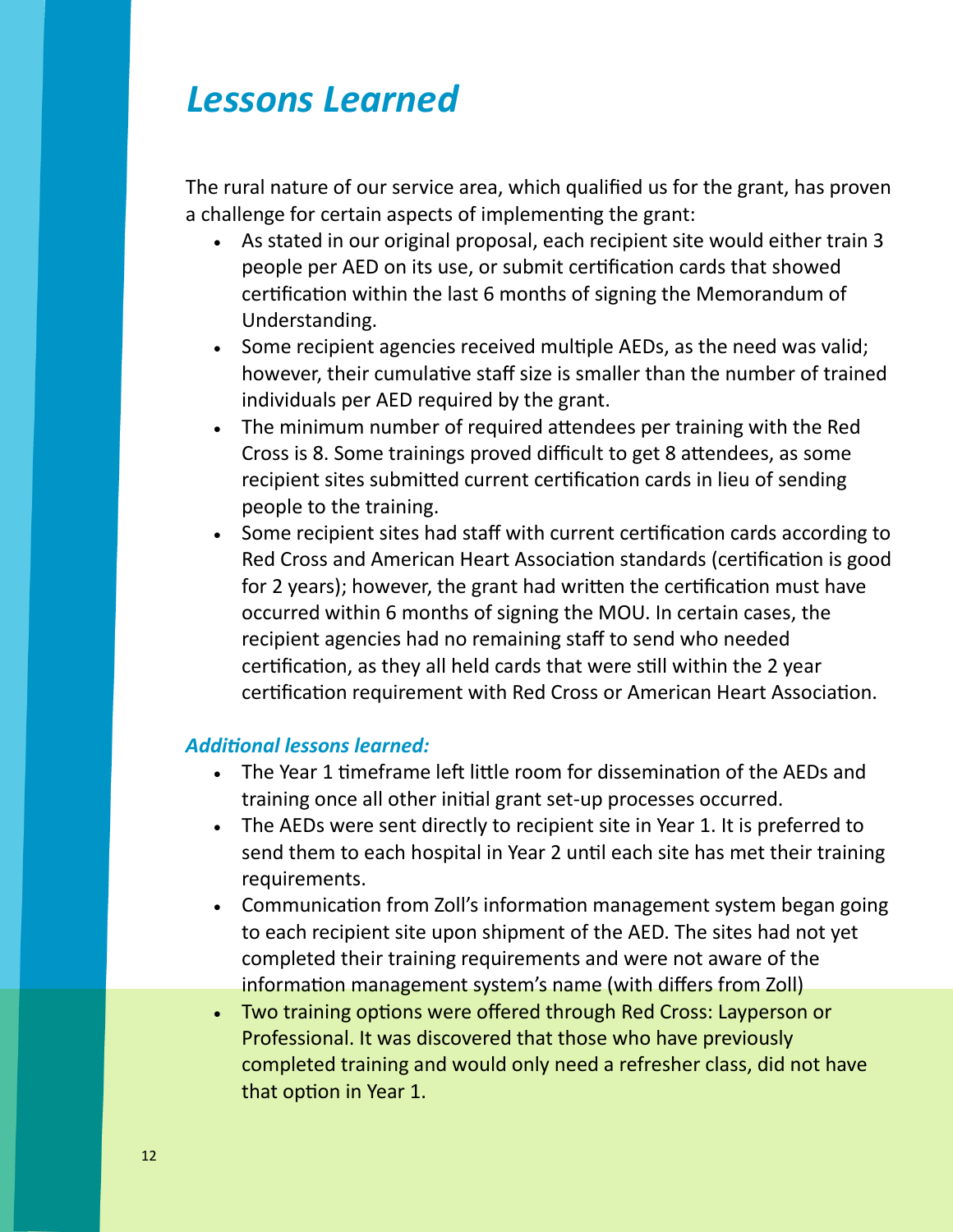### *Thank you!*

All recipient sites have expressed gratitude for being part of this grant opportunity. CHI is proud to be the lead for this grant and offer the opportunity through this grant for improved access to AEDs in the rural areas we deliver healthcare.